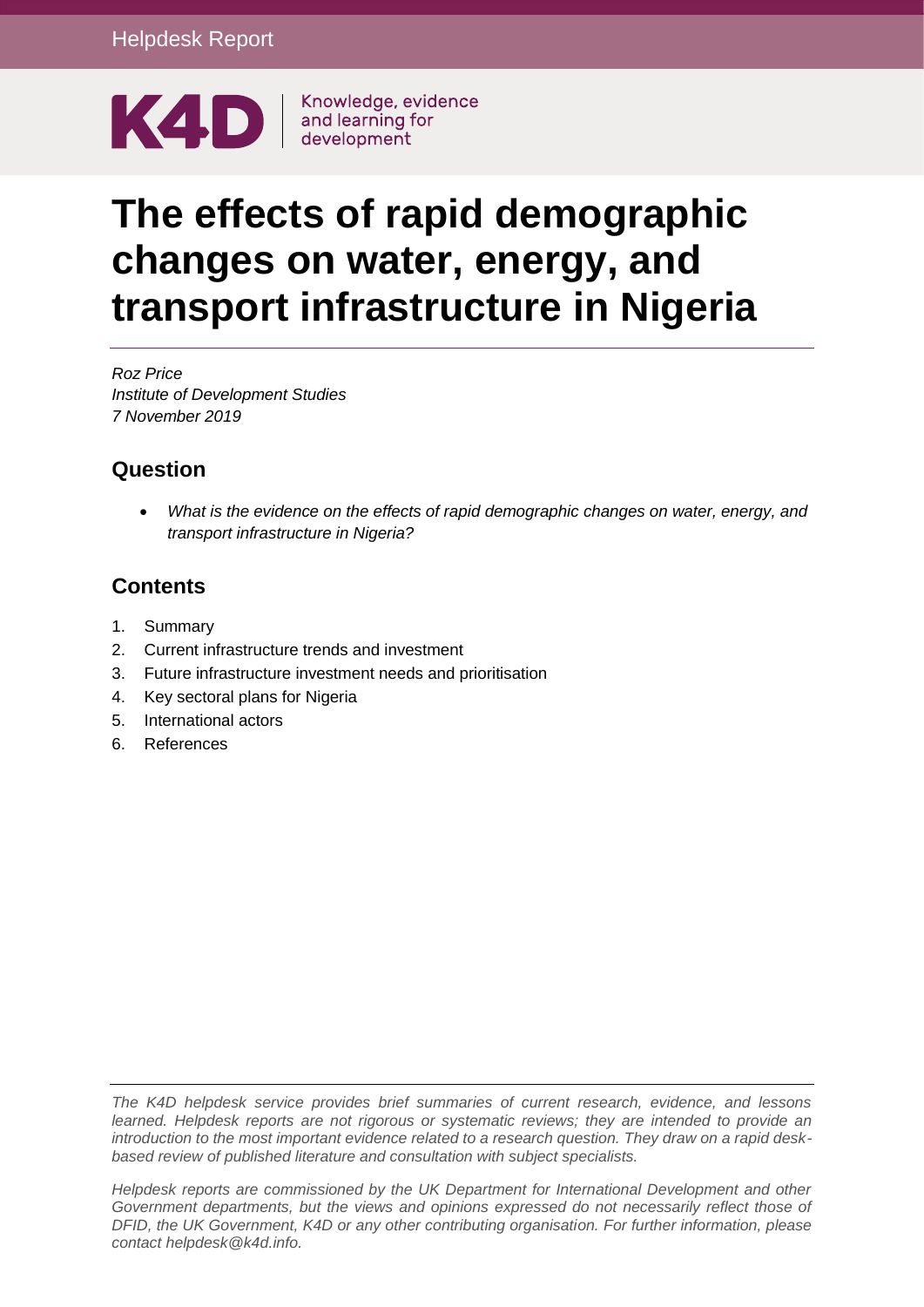# <span id="page-1-0"></span>**1. Summary**

Nigeria has historically under-invested in its infrastructure. The infrastructure deficit cuts across all sectors, but it is most severe for **access to water and sanitation**. Although Nigeria is expected to improve levels of access to basic infrastructure by 2040, rapid population growth (especially its urban population which is growing much faster than its rural population) will magnify its current infrastructure deficit challenge and access levels will continue to lag behind average levels from its global income peers (Bello-Schünemann and Porter, 2017). On its current development trajectory, it is unlikely that Nigeria will meet universal access for clean water, improved sanitation and electricity, as envisioned in the Sustainable Development Goals (SDGs).

Key findings include:

#### *Water and sanitation:*

- Nigeria's significant renewable water resources are generally poorly utilised and managed. In 2015, 69% of Nigeria's total population had access to **safe drinking water**, equating to around 85% of urban and 52% of the rural population (UNICEF/WHO, 2019).
- By 2040, nearly 75% of Nigeria's population will live in urban areas. Accelerated **urbanisation** and migration into the cities is a major issue in the delivery of water supply; although the number of people served continues to grow, on average coverage declines as state water companies cannot keep up with the pace of population growth (Macheve et al., 2015). Much of Nigeria's population get water from private companies.
- Access to improved sanitation in Nigeria has deteriorated over the past decades, mostly due to the rapid population growth, poor awareness and planning, and systematic underinvestment. In 2016, only about 30% of Nigerians had access to **improved sanitation** facilities (Bello-Schünemann & Porter, 2017).
- **Safe water and sanitation** will become an increasing challenge with Nigeria's rapid population growth (Leke et al., 2014). Although the absolute number of people with access to safe water is likely to increase, over 30 million more people (hence a total of over 90 million people) will be without access to improved water sources by 2040. The portion of those with access to improved sanitation will only reach 42% by 2040 due to projected population increases (Bello-Schünemann & Porter, 2017).

#### *Energy:*

- In 2017, Nigeria's access to **electricity** was estimated at 54% of the total population, with around 87% of the urban population and 22% of the rural population having access.
- Nigeria's energy sector is characterised by poorly maintained or deficient infrastructure leading to erratic electricity supply and resulting in Nigeria having one of the lowest annual consumption of electricity per capita in Africa (Bello-Schünemann & Porter, 2017).
- There is a **widening generation-demand gap** in Nigeria, with peak demand estimated at 12.8 GW but installed generation capacity estimated at only 10 GW with current operational output at only 3.5-4.5 GW (Leke et al., 2014; Olowosejeje et al., 2019). Demand is expected to continue to increase with increasing population growth.
- **Electricity** access rates are expected to steadily increase, with access rates of about 83% by 2040. A rural-urban divide will remain (Bello-Schünemann & Porter, 2017).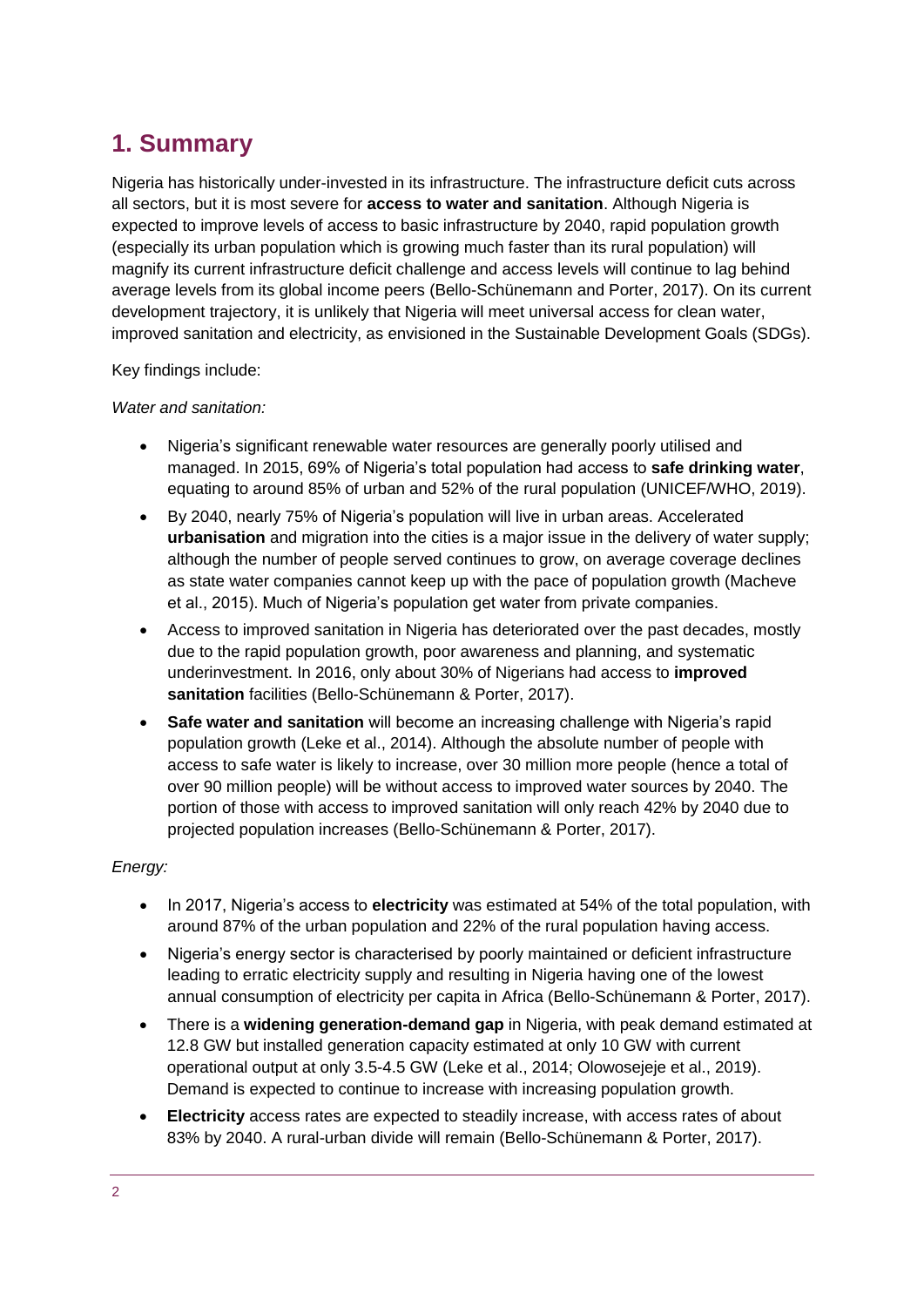#### *Transport:*

- **Transport** infrastructure (roads, rail, ports, airports) is generally poorly developed in Nigeria. Only 16% of **roads** are paved and the road density is low, at 21 km per 100 km<sup>2</sup> (Federal Republic of Nigeria, 2015). Quality is often poor, with a lack of investment in maintenance. Deterioration is accelerating due to rising traffic volumes resulting from population growth (Leke et al., 2014). The Nigerian **rail** system has less than 5,000 km of rail track, it received little investment during the second half of the 20<sup>th</sup> century, although the government has recently begun to reinvest in railways (Leke et al., 2014).
- Nigeria is forecast to improve **road** density (per land area), increase road access for rural areas, and improve road quality by increasing the portion of roads that are paved. Nonetheless, Nigeria will continue to lag behind its income peers and its continued population growth and recent economic downturn mean that increases in road access and quality are unlikely to keep up with its needs (Bello-Schünemann & Porter, 2017).

#### *Financing and government plans:*

- The Government of Nigeria has recognised its infrastructure deficit and the huge infrastructure financing gap and has introduced a number of ambitious plans and policies in recent years to try to encourage private investment (see Section 4). **Energy and roads** tend to be at the forefront of policy and budgetary allocations, and basic infrastructure (such as sanitation and water) is often overlooked. Furthermore, despite the fact that Nigeria's urban population is growing much faster than the rural population, a recent strategy (the Partnership for Expanded Water Supply, Sanitation and Hygiene (PEWASH)) targets rural areas only (Bello-Schünemann and Porter, 2017).
- There are a variety of estimates projected for **infrastructure funding needs** in Nigeria in the near future. Differences in estimates are due to the methodology, data source, timeframe, assumptions, and definitions of infrastructure used. Estimates of infrastructure investment needs range from USD878 billion between 2017 and 2040 (Oxford Economics, 2017) to USD839 billion between 2013 and 2030 (Leke et al., 2014) up to USD3 trillion over 30 years (Federal Republic of Nigeria, 2017).
- **Gender and disability considerations** will be important in any future infrastructure investments in Nigeria. Nigeria will need to make services not only affordable, accessible and appropriate, but also gender sensitive and appropriate for people with disabilities (Asiyanbola, 2012). Therefore, service provision must recognise the different and specific needs and interests of different people (e.g. women and men, people with disabilities).

This review draws heavily on the report by Bello-Schünemann and Porter (2017), which provides an in-depth look at infrastructure in Nigeria until 2040. This review mostly draws on grey literature from international financial and consultancy institutions such as the World Bank, Deloitte, and McKinsey. This is because much of the information available is angled at promoting investment into Nigeria – especially financing of large-scale infrastructure projects. Academic literature was also included. The literature notes that it is difficult to get hold of reliable data on infrastructure spending in Nigeria. The figures from different sources tend to vary greatly and are often not comparable, as they can be based on different definitions of infrastructure and data sources.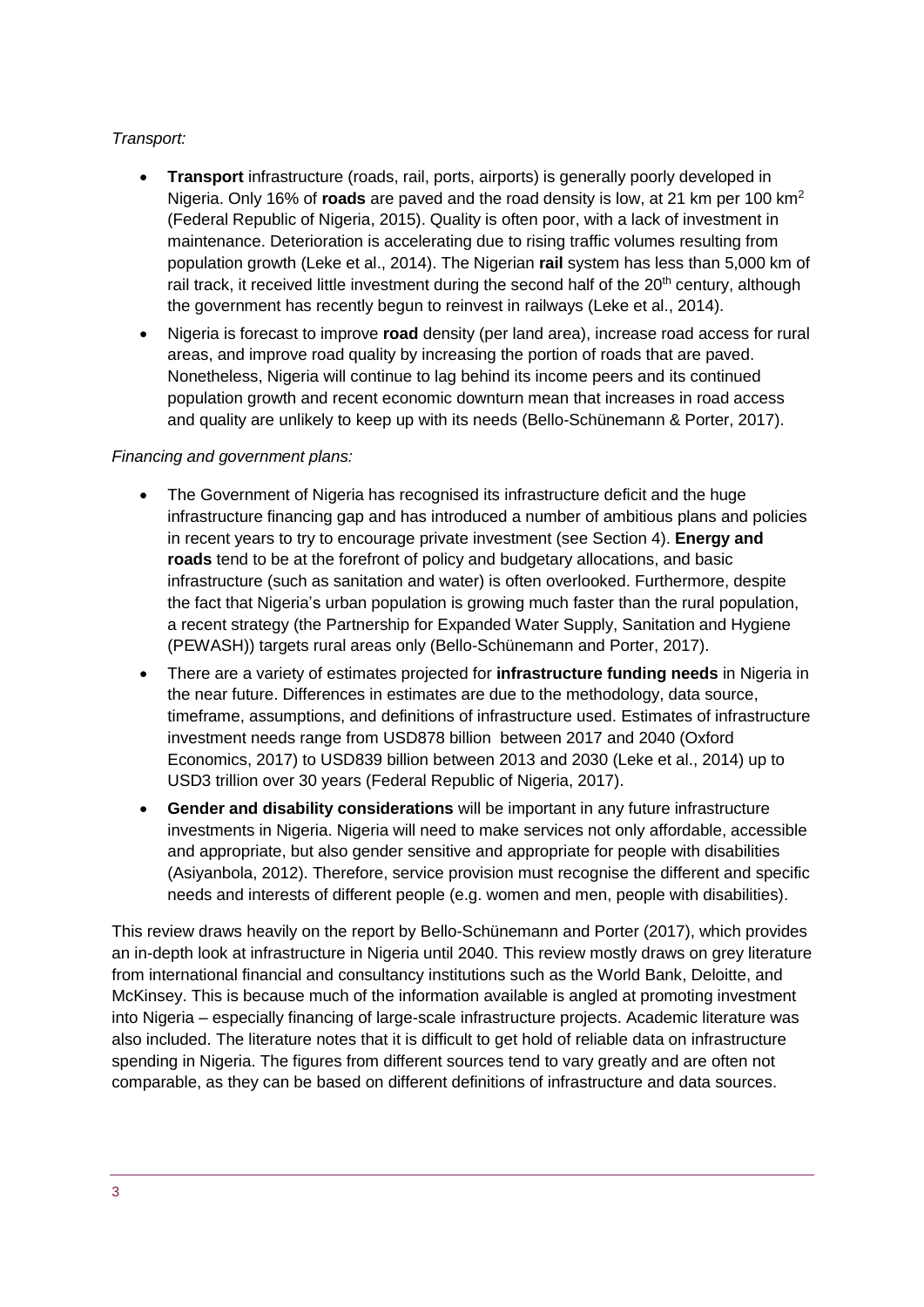## <span id="page-3-0"></span>**2. Current infrastructure trends and investment**

Nigeria has historically under-invested in infrastructure. Hence, infrastructure has been a longstanding issue for the country. Electricity was cited as the second-greatest obstacle to business and transport (rail, roads, airports, and ports) as the fifth-greatest obstacle to business in the World Bank's 2014 Enterprise Survey<sup>1</sup> of more than 2500 local companies. The World Economic Forum's 2019 Global Competitiveness Index<sup>2</sup> ranked Nigeria 130<sup>th</sup> out of 141 countries in terms of infrastructure, <sup>3</sup> with the poor supply of infrastructure often being cited as one of the largest constraints to doing business in the country. A report for the McKinsey Global Institute estimates that the core infrastructure stock of Nigeria (including roads, rail, ports, airports, power, water, and communication networks) is worth only 35-40% of GDP, <sup>4</sup> compared with an average of 70% of GDP in other developing economies examined (Leke et al., 2014, p. 44). Nigeria's National Integrated Infrastructure Master Plan (NIIMP – see Section 4 for details) meanwhile, estimated Nigeria's core infrastructure stock to be between 20% and 25% of GDP, or less than USD100 billion in 2012.

#### **Government spending on infrastructure**

Ebuh et al. (2019) examined government expenditure on selected components of infrastructure from 2007 to 2016 in Nigeria. They found that ICT had the highest mean investment over this period (₦4,657.53 billion, approximately USD13 billion), followed by the transport sector (₦709.05 billion, approximately USD2 billion), power (₦244.72 billion, approximately USD0.70 billion), and water/sanitation (#58.64 billion, approximately USD0.16 billion). Investment in these sectors has generally increased year on year over the period 2007-2016. However, they highlight that the rate of increase was not commensurate to the rate of increase in population growth in Nigeria.

According to Global Infrastructure Outlook (see Section 3 for further details), Nigeria's annual average public investment in infrastructure across the sectors of transport, energy, telecommunications, and water between 2007 and 2016 was equivalent to about 3.6% of GDP and did not surpass 4.6% of GDP in any given year during that period. Between 2007 and 2016, annual average investment in transport accounted for 1.6% of GDP, and 1.1% of GDP was spent on energy infrastructure. Spending on telecommunications ranked third – roughly 0.6% of GDP – while spending on water accounted for only about 0.2% of GDP during the same period.

<sup>4</sup> Based on pre-rebased GDP.

1

<sup>1</sup> Wold Bank/IFC. (2014). *Enterprise Surveys: Nigeria Country Profile 2014*. World Bank. <https://www.enterprisesurveys.org/content/dam/enterprisesurveys/documents/country-profiles/Nigeria-2014.pdf>

<sup>2</sup> Schwab, K. (2019). *The Global Competitiveness Report 2019*. World Economic Forum. [http://www3.weforum.org/docs/WEF\\_TheGlobalCompetitivenessReport2019.pdf](http://www3.weforum.org/docs/WEF_TheGlobalCompetitivenessReport2019.pdf)

<sup>&</sup>lt;sup>3</sup> Infrastructure is one out of 12 pillars that the World Economic Forum (WEF) uses to assess the overall competitiveness of economies in the world. Infrastructure is part of the Sub-index of An Enabling Environment alongside institutions, ICT adoption and macroeconomic stability. Nigeria's overall competitiveness is ranked 116 out of 141.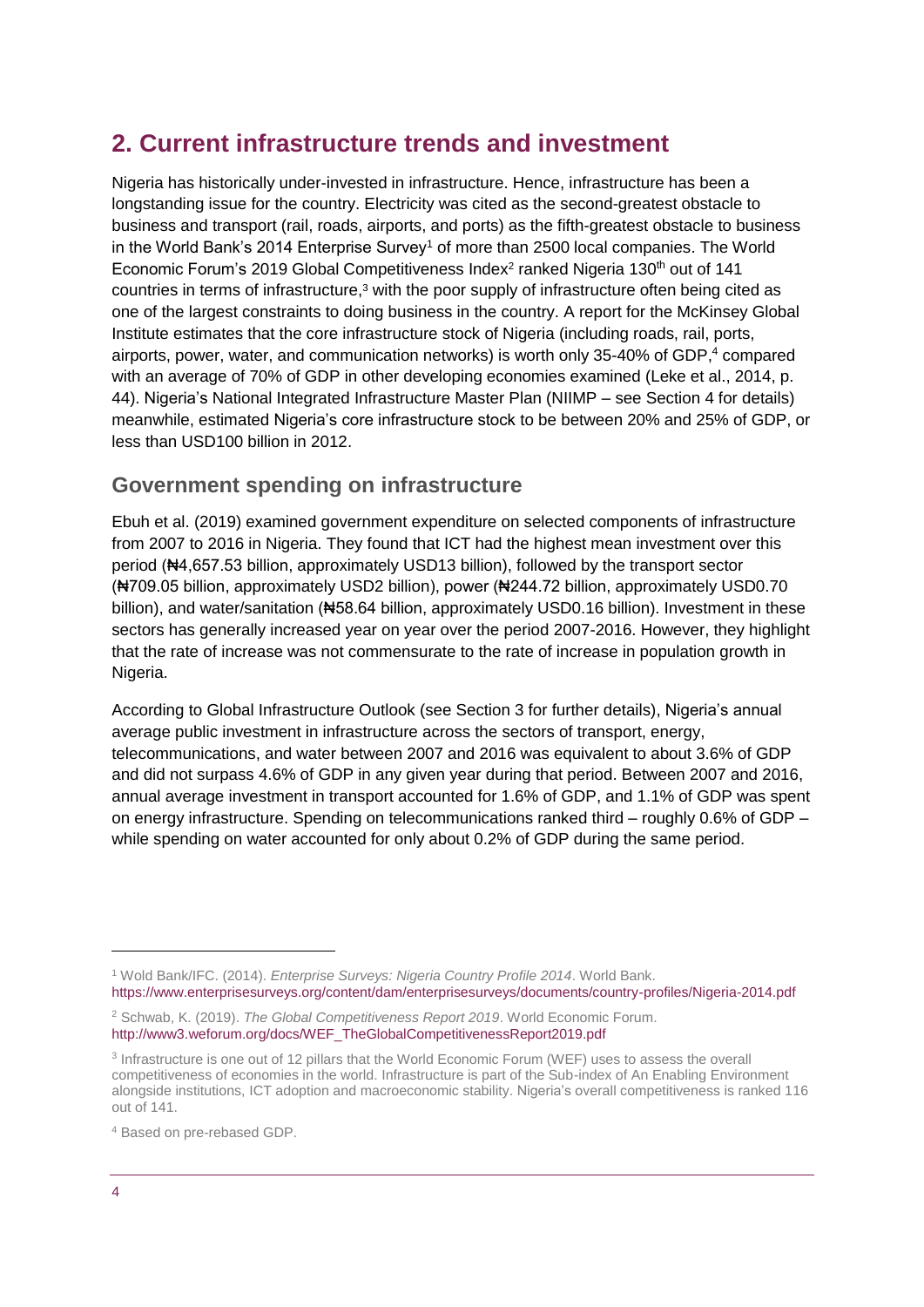#### **Water infrastructure**

Nigeria has significant renewable water resources; however, it is generally poorly utilised and managed (Momoh, 2019), and many of its water needs (such as water and sanitation, industry, agriculture) are not being met. Leke et al. (2014, p. 45) quote that 61% of the population has access to an adequate drinking water source, and just 31% has access to adequate sanitation. The most recent UNICEF/WHO Joint Monitoring Programme for Water Supply, Sanitation and Hygiene (JMP)<sup>5</sup> estimates that in 2015, 69% of Nigeria's total population had access to drinking water (safely managed or basic), with around 85% of the urban and 52% of the rural population using improved drinking water sources. This represents a major improvement since 2002, when only 60% of the population had access to an improved drinking water source (UNICEF/WHO, 2019). According to figures in Bello-Schünemann and Porter (2017, p. 15), in 2016, almost 90% of the population of the world's lower middle-income economies had access to clean water compared to 69% of Nigeria's population, meaning 60 million people in Nigeria did not have access to clean water. Furthermore, they highlight that of the overall population in Nigeria with access to clean water in 2016, only 2.5% had access to piped water, with the rest having access to shared pumps and spigots, rainwater, etc.

Leke et al. (2014, p. 45) highlight that **safe water and sanitation** will become an increasing challenge with Nigeria's rapid population growth. According to available data from the Food and Agriculture Organisation (FAO, 2016), the total water withdrawal in Nigeria has been increasing, from 10.31 billion m<sup>3</sup> in 2000 to about 12.47 billion m<sup>3</sup> in 2010. Total water withdrawal per capita (i.e. the amount of water withdrawal relative to the population or number of inhabitants of a country) in Nigeria decreased from 79.77 billion m<sup>3</sup>/inhabitants/year in 2000 to 74.12 billion m<sup>3</sup>/inhabitants/year in 2010. Momoh (2019) related this decrease to the more rapid increase in Nigeria's population during this time. Rapid urban population growth has also made it difficult to meet piped water demand in Nigeria's cities, with many urban water supply systems suffering from extensive deterioration and poor utilisation due to a lack of maintenance, poor operation, and inadequate power supply (Bello-Schünemann & Porter, 2017).

Accelerated urbanisation and migration of population into the cities (especially in large cities, such as Abuja, Lagos) is a major issue in the delivery of water supply, as "although the number of people served continues to grow by millions of customers a year, on average coverage declines by 1 percent annually as urbanization moves too fast for [state water agencies] to cope with" (Macheve et al., 2015, p. 3). Macheve et al. (2015, p. 3) highlight that less than 40% of urban residents in Nigeria get water from state controlled utilities in 2015; they estimate that within the next 10 years less than a third of the municipal population will get water from state water agencies, and the costs will swell to USD1.5–2 billion a year for just basic water services.

Abubakar (2016) emphasises the importance of further quality factors related to water supply other than just 'access', through their study of public water services in Abuja. The study highlights lack of reliability, low water pressure, inefficient billing systems, inadequate facility maintenance, spatial inequality in service delivery, and lack of public involvement as undermining the delivery of water services in the city.

1

<sup>5</sup> See<https://washdata.org/data/household#!/> [accessed 07/11/2019]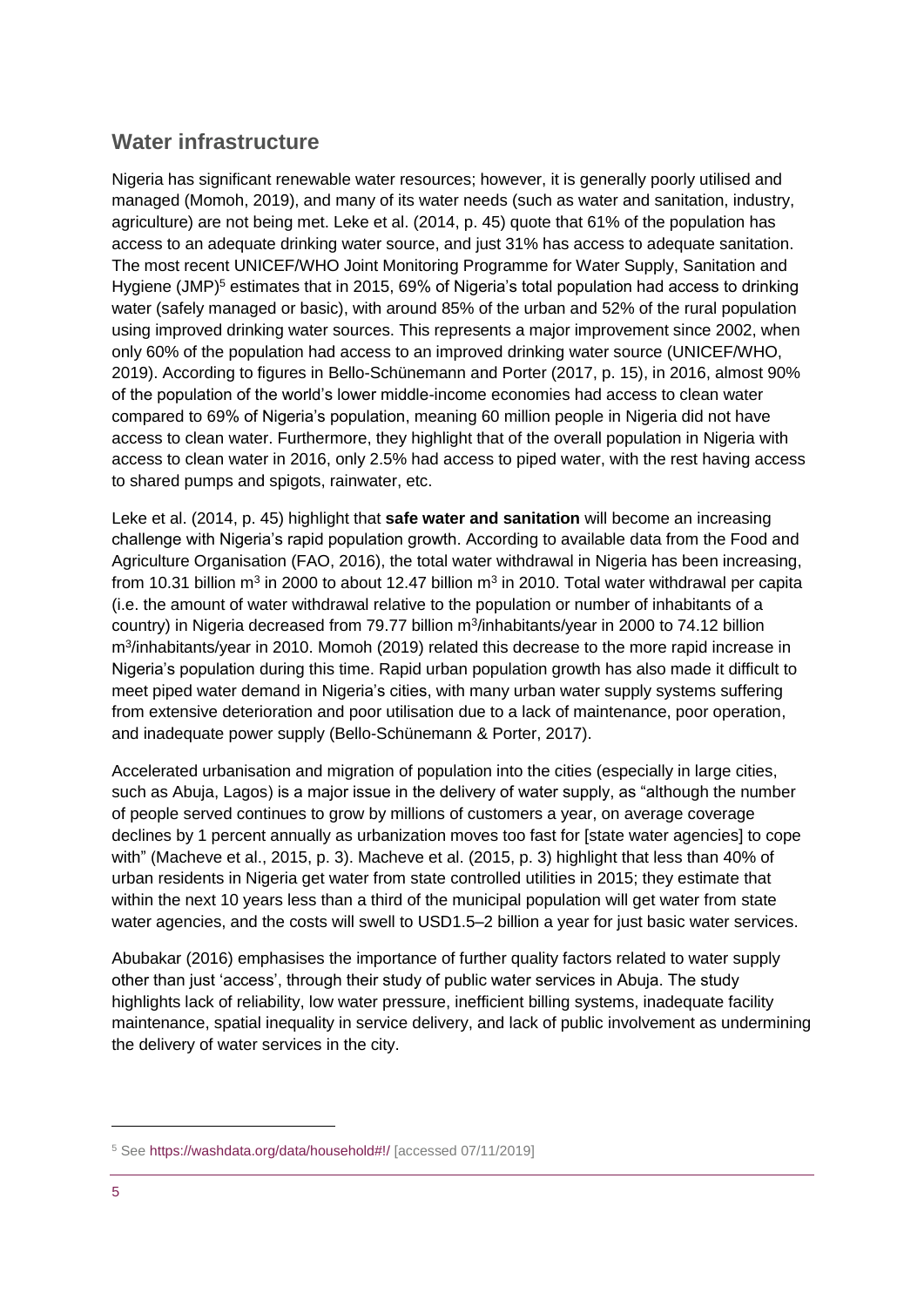Bello-Schünemann and Porter (2017, p. 13) highlight that in 2016, only about 30% of Nigerians had access to **improved sanitation** facilities compared to, on average, more than 50% in the country's global income peers. Furthermore, they highlight that access to improved sanitation in Nigeria has deteriorated over the past decades rather than improved. They attribute this "mostly to rapid population growth, but it is also linked to poor awareness and planning as well as severe and systematic underinvestment."

### **Energy infrastructure**

According to Bello-Schünemann and Porter (2017, p. 15), in 2016, almost 58% of Nigerians had access to **electricity** (close to 106 million people), compared to more than 80% of the population living in the world's lower middle-income countries. The World Bank's Development Indicators put Nigeria's access to electricity at 54% of the total population in 2017, with around 87% of the urban population and 22% of the rural population having access.<sup>6</sup> Demonstrating the urban-rural divide in access.

Poorly maintained or completely dysfunctional plants, as well as grid deficiencies, lead to erratic electricity supply to both households and companies, resulting in Nigeria having one of the lowest annual consumption of electricity per capita in Africa (Bello-Schünemann & Porter, 2017, p. 15). Both the generation and distribution capacity of electricity in Nigeria face challenges and contribute to the unreliability of the supply. The lack of reliable electricity supply is one of the country's biggest weaknesses. Leke et al. (2014, p. 44) put installed generation capacity at 10 GW, but current output at only 3.5-4.5 GW, and highlight that demand is widely expected to dramatically outstrip both. Olowosejeje et al. (2019) also highlight Nigeria's widening generationdemand gap, putting Nigeria's operational generation capacity at approximately 3.9 GW and peak demand estimated at 12.8 GW (a shortfall of 70%). They argue the need for a measurable expansion in grid capacity to avoid bottle necks. Only 45% of Nigeria's population have access to power via the grid, and due to the grid's unreliability, about 42% of Nigerian businesses have a secondary power system (Deloitte, 2018).

The power sector in Nigeria was reformed in 2005 and underwent a privatisation process in 2013 that was intended to improve the operations of both generation and distribution systems. (IMF, 2019). However, according to the IMF (2019), this privatisation process did not succeed in using the private sector to narrow the infrastructure financing gap and improve service. The transmission grid in Nigeria still needs investment; the lack of maintenance has led to transmission losses of as much as 30% (Leke et al., 2014, p. 44). Nigeria's installed generation capacity predominantly depends on fossil (gas) thermal power sources (87.5%) and, to a much lesser extent, on hydro (12.5%). According to Leke et al. (2014), Nigeria has more than 50 GW of gas-fired generation potential, as well as significant hydro and coal resources to augment this capacity.

#### **Transport infrastructure**

According to Bello-Schünemann and Porter (2017, p. 2): "Currently only 16% of Nigeria's **roads** are paved, compared on average to half the roads in the world's lower middle-income countries."

-

<sup>6</sup> Data taken from World Bank's World Data Indicators for Nigeria. See <https://databank.worldbank.org/reports.aspx?source=world-development-indicators> [accessed 07/11/2019]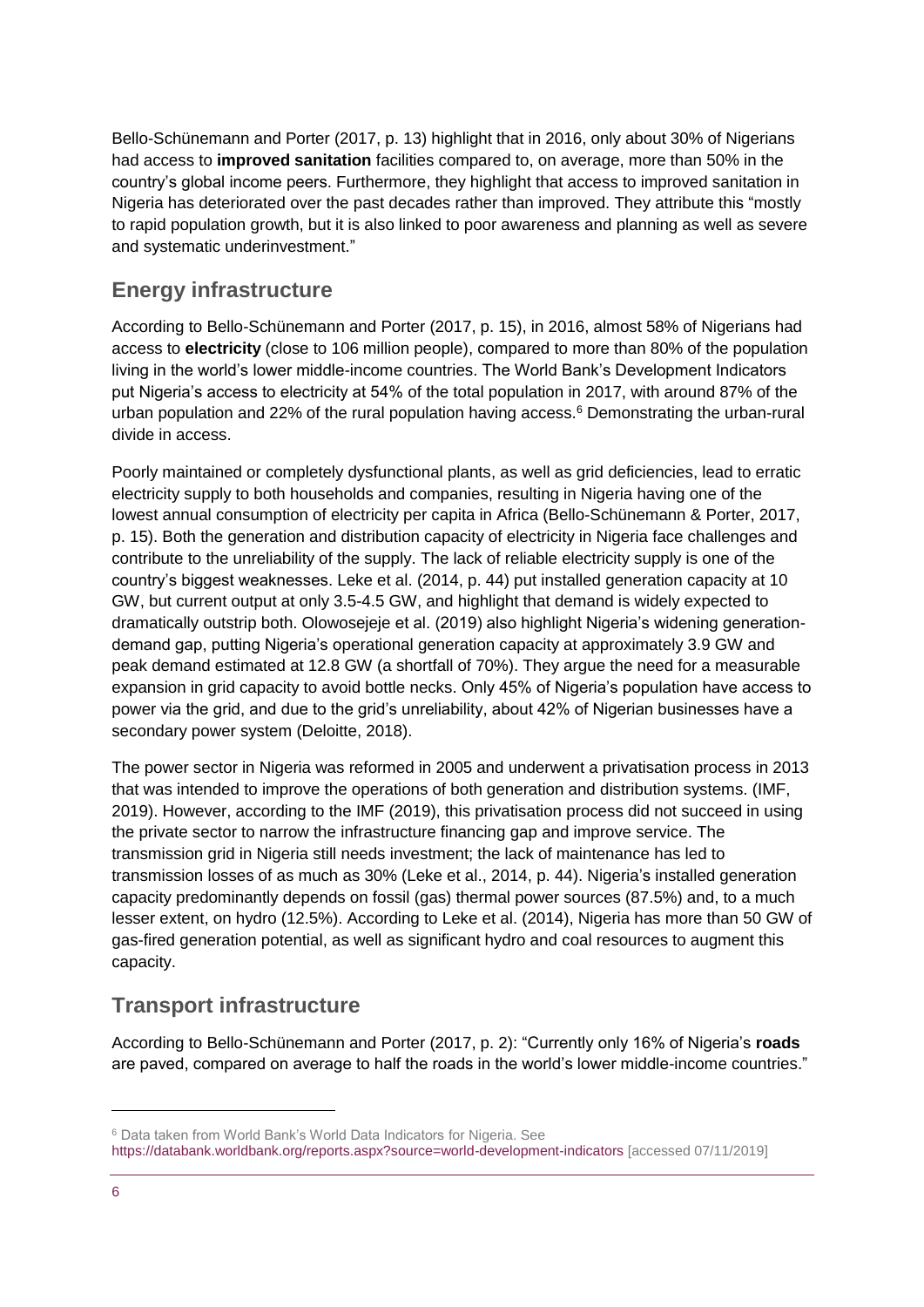The road density of Nigeria, at 21 km per 100 km<sup>2</sup> (Federal Republic of Nigeria, 2015), is just one-fifth that of India. The quality is often poor, with a lack of investment in maintenance leading to deterioration, which is accelerating due to rising traffic volumes resulting from population growth (Leke et al., 2014, p. 45). Nigeria's road sector accounts for about 90% of all freight and passenger movement in the country. According to NIIMP, Nigeria has a national road network of about 200,000 km. The planning, financing, construction, and maintenance of these different types of roads fall under the separate responsibilities of Nigeria's three tiers of government (i.e. federal, state and local). Federal roads make up only about 18% of this network, but carries about 70% of the vehicular and freight traffic in the country (Federal Republic of Nigeria, 2015, p. 25). They have been subjected to severe pressure as a result of increased vehicular traffic, as well as freight. State roads account for 15%, and local government roads for 67% of the total road network. According to the NIIMP (Federal Republic of Nigeria, 2015, p. 25), in 2012 about 40% of the federal road network, about 78% of the state roads and 87% local government roads were in poor condition and hence in need of rehabilitation.

The Nigerian rail system received little investment during the second half of the 20<sup>th</sup> century, leaving the country with less than 5,000 km of rail track, although the government has recently begun to reinvest in railways (Leke et al., 2014). The air transportation infrastructure consists of five international and 19 domestic airports; substantial investment is needed to bring them into line with international standards. Nigeria has an inland waterway system and several major ocean ports, most of which are in the hands of private concessions (Leke et al., 2014, pp. 44-45).

# <span id="page-6-0"></span>**3. Future infrastructure investment needs and prioritisation**

#### **Population growth**

A report on the future of Nigeria's infrastructure until 2040 by Bello-Schünemann and Porter (2017), highlights that rapid population growth will compound the current challenge of inadequate levels of access to basic infrastructure in Nigeria, and levels of access will continue to lag behind average levels from its peers. According to the report: "over the next 23 years, Nigeria's population is expected to increase from its current estimate of 190 million people [in 2017] to almost 330 million, representing a more than 70% increase. Without drastic improvements in Nigeria's basic physical infrastructure, this growth will compound the existing [infrastructure] deficit" (Bello-Schünemann & Porter, 2017, p. 3).

#### **Future infrastructure needs**

Bello-Schünemann and Porter (2017, p.3) use the International Futures forecasting system (IFs) to explore Nigeria's likely infrastructure trajectory (Current Path) across the categories of access to clean water and improved sanitation, access to electricity, road density per land area, and share of paved roads until 2040. With the exception of roads, access to infrastructure is used as a proxy for the extent and sophistication of infrastructure in Nigeria. Nigeria's infrastructure access levels are benchmarked against access levels of other lower middle-income economies in Africa as well as lower middle-income economies globally, specifically Pakistan, India and Indonesia. They find that "Nigeria's infrastructure deficit is evident across all categories as the country performs worse than its average African income peer and significantly worse than its average global income peer" (Bello-Schünemann & Porter, 2017, p. 8). Nigeria's urban population is growing much faster than its rural population, and it is estimated that by 2040,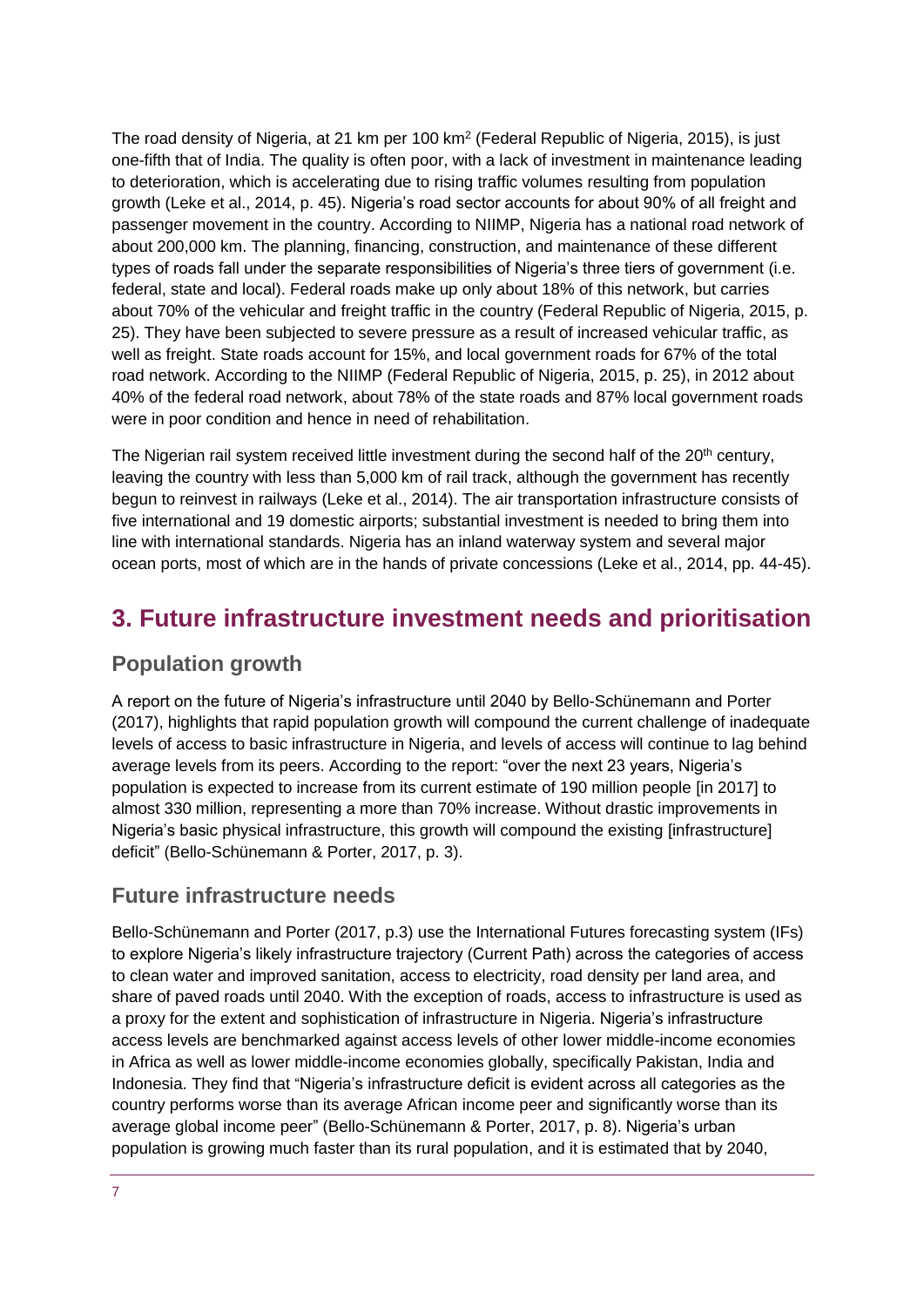nearly 75% of its population will live in urban areas (however, it is expected to plateau and decline around 2025). Other findings from the report include (Bello-Schünemann & Porter, 2017, pp. 8, 11-17):

- Nigeria is forecast to increase safe **water** access to 72% of the overall population by 2040, less than a 5% improvement over a period of more than 20 years. Even though the absolute number of people with access to safe water is likely to increase from 130 million in 2016 to over 235 million in 2040, over 30 million more people (hence a total of over 90 million people) will be without access to improved water sources by 2040.
- It is projected that access to improved **sanitation** in Nigeria will stagnate for the next few years before steadily increasing out to 2040. However, even with a steady increase from 2024 onwards, the portion of those with access to improved sanitation will only reach 42% by 2040 due to projected population increases. This means that 188 million Nigerians are likely to still be without access to sanitation facilities by 2040.
- On the current development trajectory, IFs forecast a steady increase for **electricity** access rates in Nigeria, with access rates estimated to be about 83% by 2040. Between 2016 and 2040, over 160 million more Nigerians would get connected to the grid. However, the IFs forecast a rural-urban divide, with a 99% urban access rate by 2040 (compared to 84% in 2016), compared to a 37% rural access rate by 2040 (compared to 34% in 2015). The future of electricity supply remains uncertain in Nigeria, as generation, transmission and distribution capacity in Nigeria are seriously compromised.
- Nigeria is forecast to improve **road** density (per land area), increase road access for rural areas, and improve road quality by increasing the portion of roads that are paved. Nonetheless, the gap between Nigeria and its global income peers is likely to remain in place. Nigeria's continued population growth and recent economic downturn mean that increases in road access and quality are unlikely to keep up with its needs.

**Gender and disability considerations** will be important in any future infrastructure investments in Nigeria. Asiyanbola (2012) examined gender differences in the urban infrastructural poverty experience in Ibadan, Nigeria. Through analysis of a cross-sectional survey of 232 households, it found that there is intra-urban variation in the women and men urban infrastructure experience in Ibadan. They conclude that Nigeria will need to make services not only affordable, accessible and appropriate, but also gender sensitive. Therefore, service provision must recognise the different and specific needs and interests of women and men.

## **Future funding and financing needs**

There are a variety of estimates projected for infrastructure funding needs in Nigeria in the near future. Differences in estimates are due to the methodology, data source, assumptions, and definitions of infrastructure used. Estimates include:

- Based on sector growth strategies, outcome targets, and international benchmarks, the NIIMP estimates total investment needs in energy and transport infrastructure over 2014- 2023 of about USD1,000 billion and USD775 billion, respectively (Federal Republic of Nigeria, 2015, p. xi).
- The Economic Recovery and Growth Plan (ERGP see Section 4) 2017-2020 for Nigeria calls for USD3 trillion of infrastructure (road, rail, power, airports, water, telecoms, and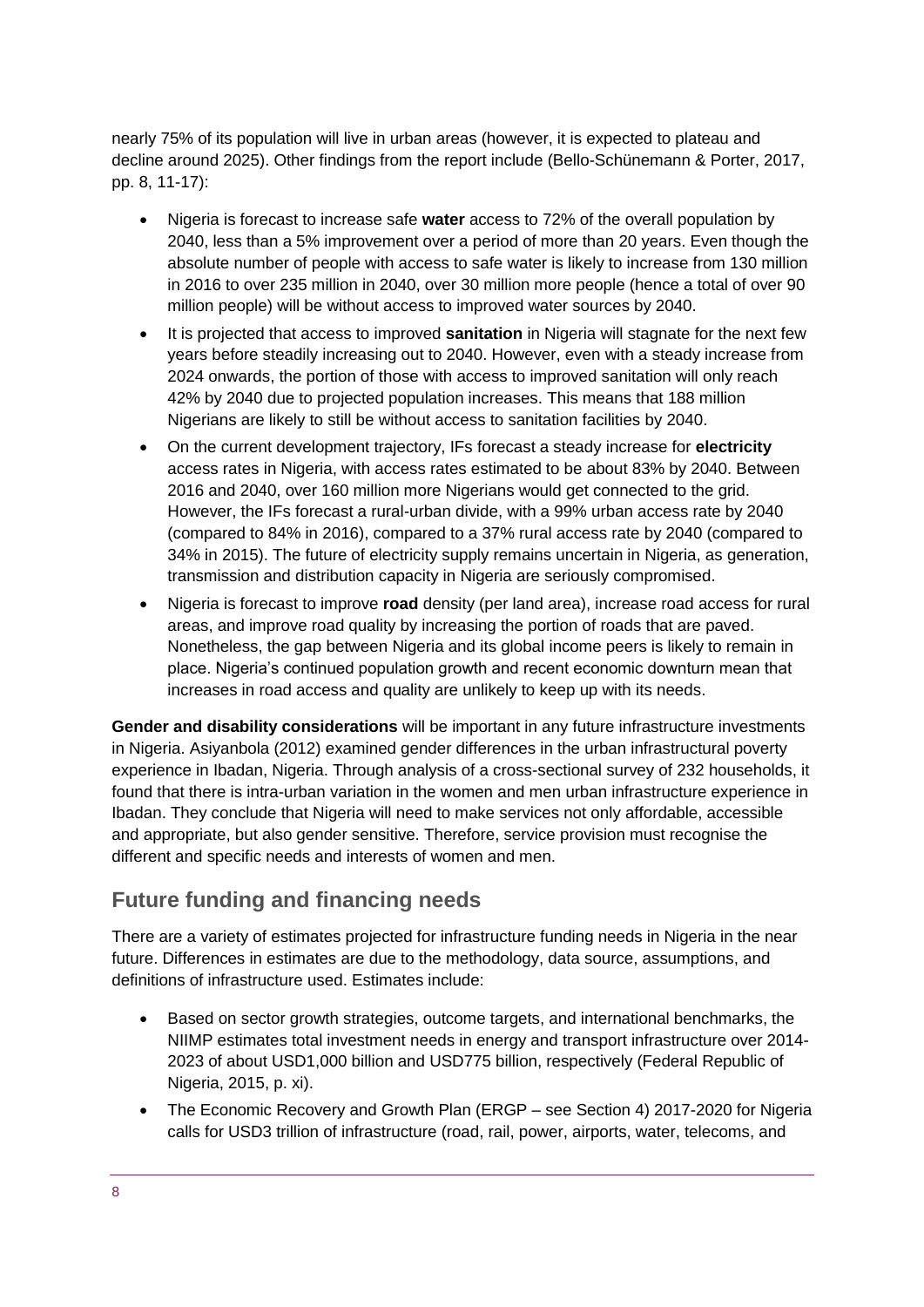seaports) investment through to 2044, stressing that the federal government cannot provide these resources without leveraging private sector investment (Federal Republic of Nigeria, 2017, p. 74).

- According to the Minister for Trade and Investment, Nigeria plans to increase infrastructure spending to USD10-20 billion over the next 5 to 10 years and will introduce an infrastructure bond in 2019 to help address challenges in revenue generation.<sup>7</sup>
- A 2011 World Bank publication (Foster & Pushak, 2011, p. 37) assessed that Nigeria needs to increase its spending to USD14.2 billion per annum to meet its most pressing infrastructure needs, with USD10.5 billion per annum needed for federal infrastructure (i.e. ICT, large-scale irrigation, power, primary roads, railways, ports, and airports) and USD3.7 billion for state/municipal-level assets (i.e. water and sanitation, secondary and tertiary road networks, and small-scale irrigation).
- According to the Global Infrastructure Outlook (see sub-section below), Nigeria's cumulative infrastructure spending need (investment need scenario) between 2017 and 2040 is about USD878 billion, while the expected spending would be about USD657 billion, leaving a gap of USD221 billion. Based on what is needed, this translates into an average investment of over USD36 billion per year (Oxford Economics, 2017).
- Leke et al. (2014, p. 46) in a report for McKinsey Global Institute estimate that USD839 billion would need to be invested in infrastructure from 2013 to 2030 to allow the economy to reach its full potential (the bulk of this investment would be in power and transportation systems, but also in telecommunications and water infrastructure). They estimate that use of improved water, electricity, telecommunications, and transportation infrastructure could contribute an additional USD119 billion to 2030 GDP. Their projections assume an ambitious and efficient rollout of projects over the next two decades, but the exact infrastructure requirements are uncertain since they are strongly influenced by the level of growth in other sectors, and the ability to execute projects. Furthermore, they highlight that in some potential scenarios, core infrastructure investment requirements, excluding real estate, could be as much as USD1 trillion between 2013 and 2030 (Leke et al., 2014, p. 46).
- Macheve et al. (2015, p. 6) estimate that to achieve universal water supply in Nigeria, about USD6 billion needs to be invested between 2015-2025.

#### **Global Infrastructure Outlook projections**

The Global Infrastructure Outlook<sup>8</sup> is part of the G20 supported Global Infrastructure Hub. It's an interactive tool that provides forecasts of infrastructure investment needs as well as gaps for 50 countries. Data for Nigeria's infrastructure investment needs is presented below (see Table 1 and Figures 1-3). Three different forecasts are given: a baseline forecast ('current trends') to reflect infrastructure investment based on the assumption that countries continue to invest in line with current trends, with growth occurring only in response to changes in each country's economic

-

<sup>7</sup> Bala-Gbogbo, E., & Osae-Brown, A. (2019, March 27). *'Nigeria Wants \$20 Billion Infrastructure Spend Over 10 Years.'* Bloomberg News. [News Article]. [https://www.bloomberg.com/news/articles/2019-03-](https://www.bloomberg.com/news/articles/2019-03-27/nigeria-targets-20-billion-infrastructure-spend-over-10-years) [27/nigeria-targets-20-billion-infrastructure-spend-over-10-years](https://www.bloomberg.com/news/articles/2019-03-27/nigeria-targets-20-billion-infrastructure-spend-over-10-years)

<sup>8</sup> See<https://outlook.gihub.org/>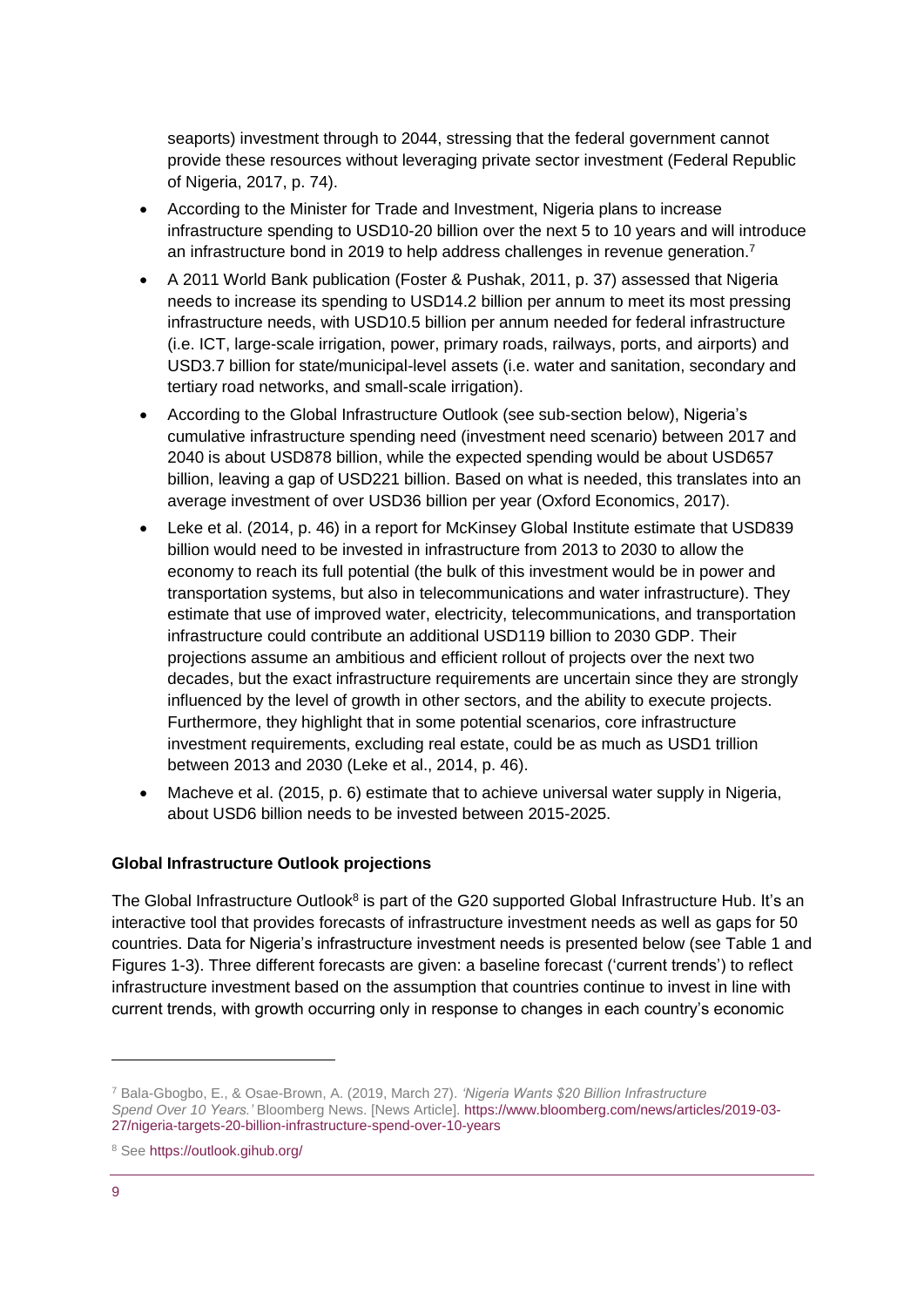and demographic fundamentals. An 'investment need' forecast to demonstrate the investment that would occur if countries were to match the performance of their best performing (income) peers, after controlling for differences in the characteristics of each country. Lastly, a forecast that estimates how much a country would need to spend to achieve the relevant SDGs.

According to the Global Infrastructure Outlook, based on past levels of spending and the assumption that Nigeria is likely to continue to spend in line with current trends, the country is expected to spend on average about 3.3% of GDP on infrastructure per year between 2017 and 2040; breaking down to close to 3.7% of GDP between 2017 and 2030, and about 2.8% of GDP between 2031 to 2040. If, on the other hand, the country was to match the best performing countries in its income peer group (investment need scenario), the Nigerian government would have to increase annual average infrastructure spending to about 4.4% of GDP between 2017 and 2040; breaking down to about 4.8% of GDP between 2017 and 2030, and 3.8% of GDP between 2031 and 2040. 9

| Billion USD (2015 prices and<br>exchange rates, rounded to the<br>nearest billion) | <b>Water</b> | Electricity | Telecoms | Road | Rail | Ports | Airports | <b>Total</b> |
|------------------------------------------------------------------------------------|--------------|-------------|----------|------|------|-------|----------|--------------|
| 2016-2040 (Current trends)                                                         | 82           | 205         | 89       | 164  | 20   | 80    | 16       | 657          |
| 2016-2040 (Investment need)                                                        | 82           | 267         | 137      | 248  | 40   | 86    | 19       | 878          |
| 2016-2040 (Gap between<br><b>Investment needs and Current</b><br>trends)           | $\Omega$     | 61          | 47       | 84   | 21   | 5     | 3        | 221          |
| 2016-2030 (SDG - requirement<br>over and above Investment need)                    | 97           | 89          |          |      |      |       |          |              |

#### **Table 1: Cumulative Infrastructure\* Investment trends vs need in Nigeria**

Source: Global Infrastructure Outlook, Country Profile: Nigeria [\(https://outlook.gihub.org/countries/Nigeria\)](https://outlook.gihub.org/countries/Nigeria) & Oxford Economics (2017). Licensed from the Global Infrastructure Hub Ltd under [a Creative Commons Attribution 3.0 Australia License.](https://creativecommons.org/licenses/by/3.0/au/)

\* **Energy** - All industries directly related to the delivery of electricity, including Generators, Transmission and Distribution network assets. **Telecommunications** - All infrastructure assets for fixed line, mobile and broadband services. **Airports** including terminals, runways, aprons and hangers, and dedicated car parks. **Ports** - including container, bulk, break-bulk, nonbulk and commodity ports. **Rail** - All below-rail heavy-rail infrastructure. **Roads** - All paved roads, including highways and motorways. **Water** - Water collection, treatment and processing, transmission and distribution assets, including desalination.

1

<sup>&</sup>lt;sup>9</sup> All figures taken from data from<https://outlook.gihub.org/countries/Nigeria>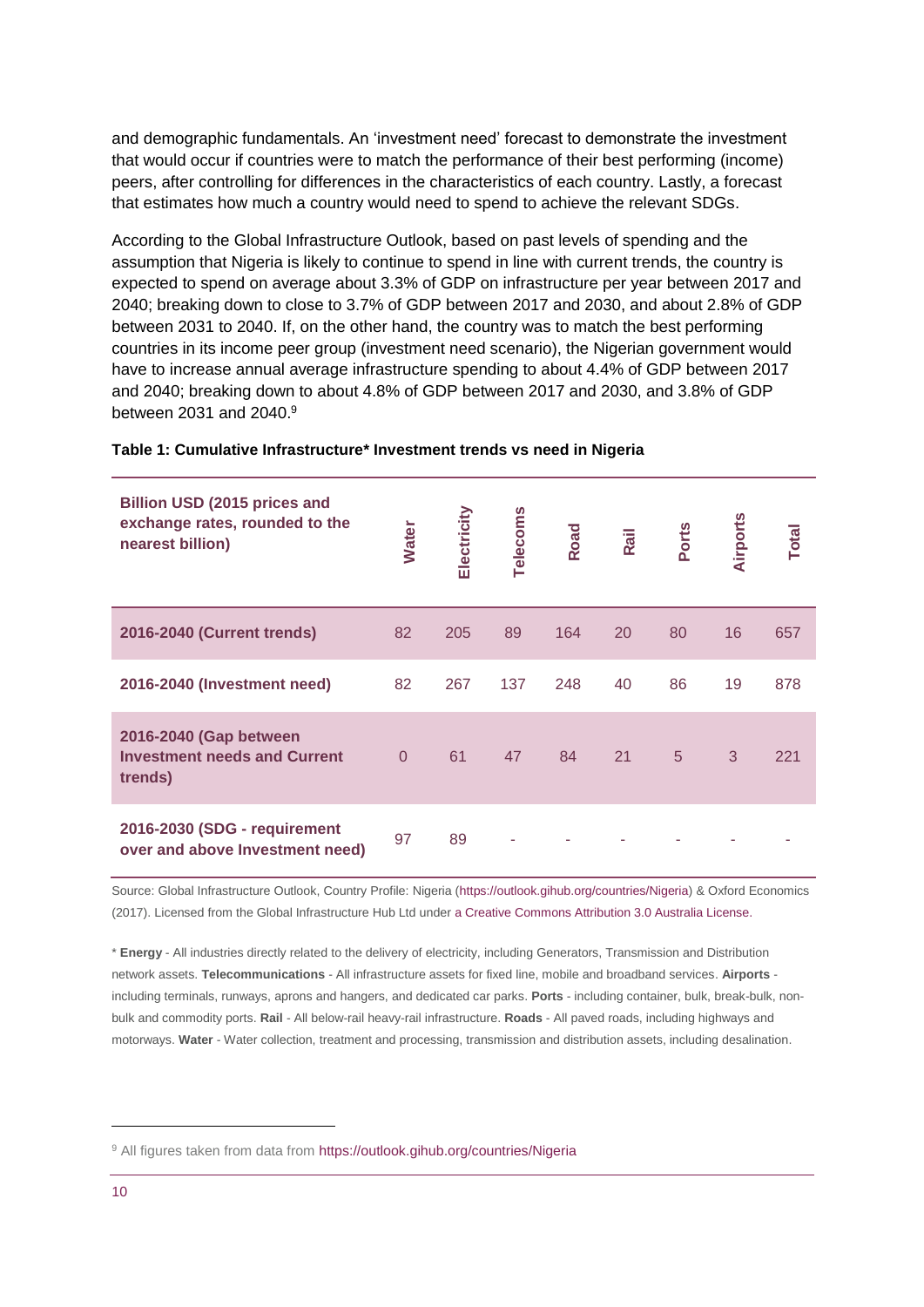

**Figure 1: Infrastructure investment at current trends for each sector in Nigeria, projections from 2016-2040**

Source: Global Infrastructure Outlook, Country Profile: Nigeria [\(https://outlook.gihub.org/countries/Nigeria\)](https://outlook.gihub.org/countries/Nigeria) & Oxford Economics (2017). Licensed from the Global Infrastructure Hub Ltd under [a Creative Commons Attribution 3.0 Australia License.](https://creativecommons.org/licenses/by/3.0/au/)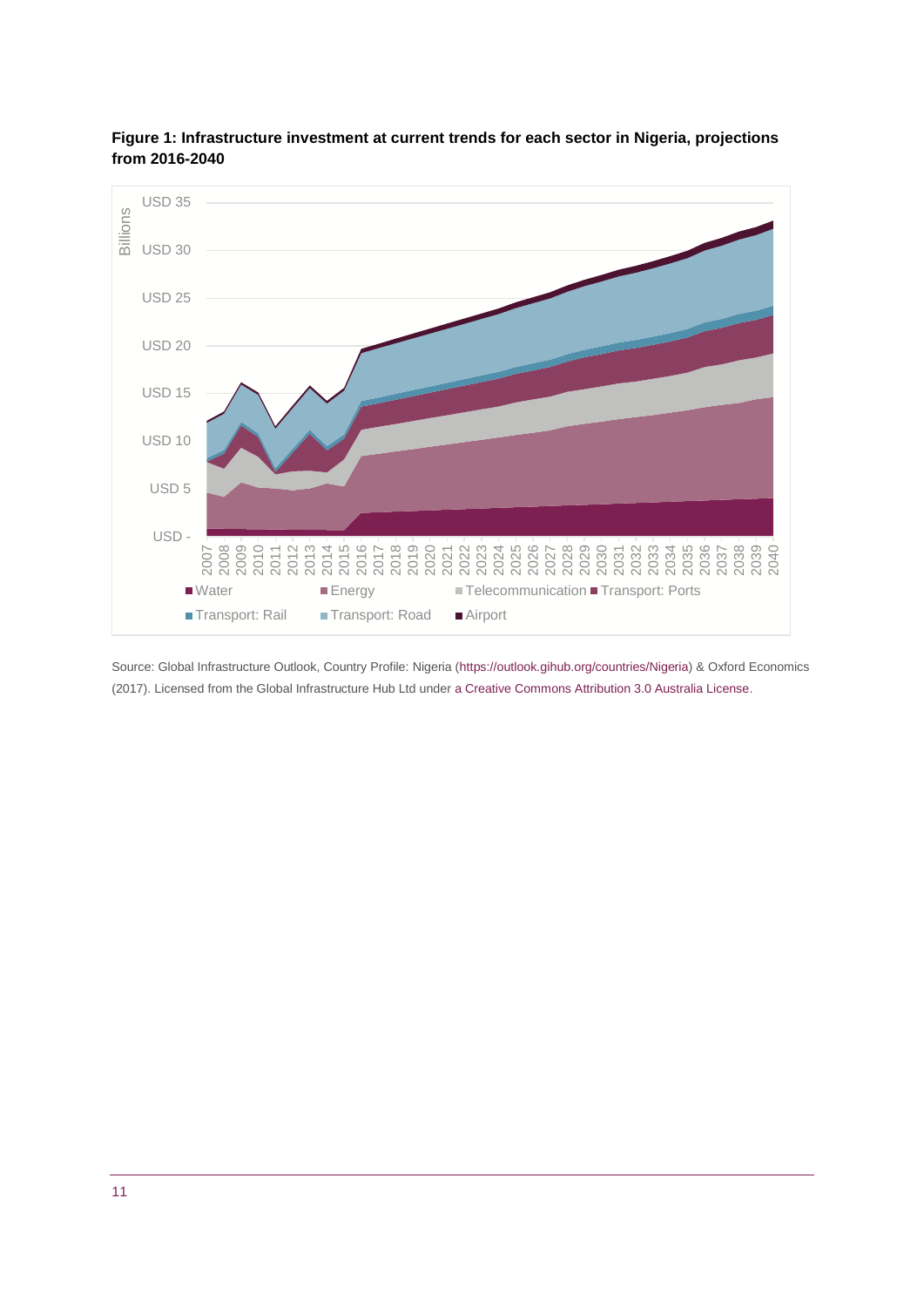

**Figure 2: Infrastructure investment needs for each sector in Nigeria, projections from 2016-** 

Source: Global Infrastructure Outlook, Country Profile: Nigeria [\(https://outlook.gihub.org/countries/Nigeria\)](https://outlook.gihub.org/countries/Nigeria) & Oxford Economics (2017). Licensed from the Global Infrastructure Hub Ltd under [a Creative Commons Attribution 3.0 Australia License.](https://creativecommons.org/licenses/by/3.0/au/)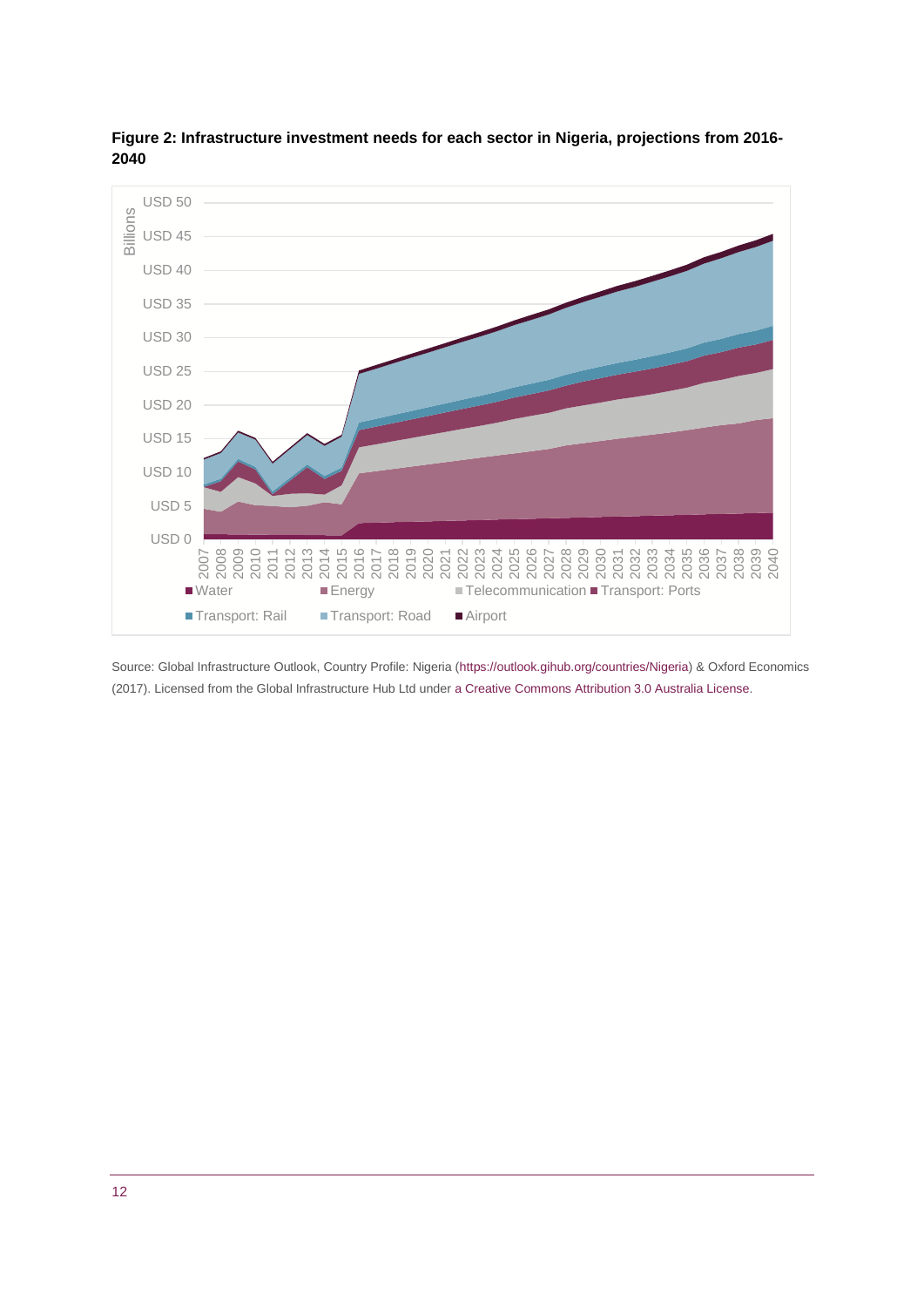

**Figure 3: Infrastructure investment gaps for each sector in Nigeria, 2016-2040**

Source: Global Infrastructure Outlook, Country Profile: Nigeria [\(https://outlook.gihub.org/countries/Nigeria\)](https://outlook.gihub.org/countries/Nigeria) & Oxford Economics (2017). Licensed from the Global Infrastructure Hub Ltd under [a Creative Commons Attribution 3.0 Australia License.](https://creativecommons.org/licenses/by/3.0/au/)

# <span id="page-12-0"></span>**4. Key sectoral plans for Nigeria**

#### **National Integrated Infrastructure Master Plan (NIIMP), 2014-2043**

Nigeria's National Integrated Infrastructure Master Plan (NIIMP), approved in 2015, provides a strategic framework for transformation of the country's weak infrastructure base. **Energy and roads** tend to be at the forefront of policy and budgetary allocations (Bello-Schünemann & Porter, 2017). According to the NIIMP, implementation of the master plan will require a total investment of USD3 trillion over the course of the next 30 years (Federal Republic of Nigeria, 2015, p. 118). Furthermore, it estimated that annual investments in infrastructure between 2014 and 2018 needed to rise from USD9-10 billion per year to an average of USD33.2 billion annually, the increase coming from a combination of public and private sources (Federal Republic of Nigeria, 2015, p. 118).

## **Economic Recovery Growth Plan (ERGP) 2017-2020**

The Economic Recovery and Growth Plan (ERGP) is a medium-term roadmap for 2017-20, emphasising reform and investment to kick-start economic recovery and support diversification, in order to reduce the country's dependency on oil (Federal Republic of Nigeria, 2017). The ERGP advocates USD30 billion of new borrowing to help finance the short-term gap, while costsharing frameworks supported by private investment are heavily emphasised to ultimately attract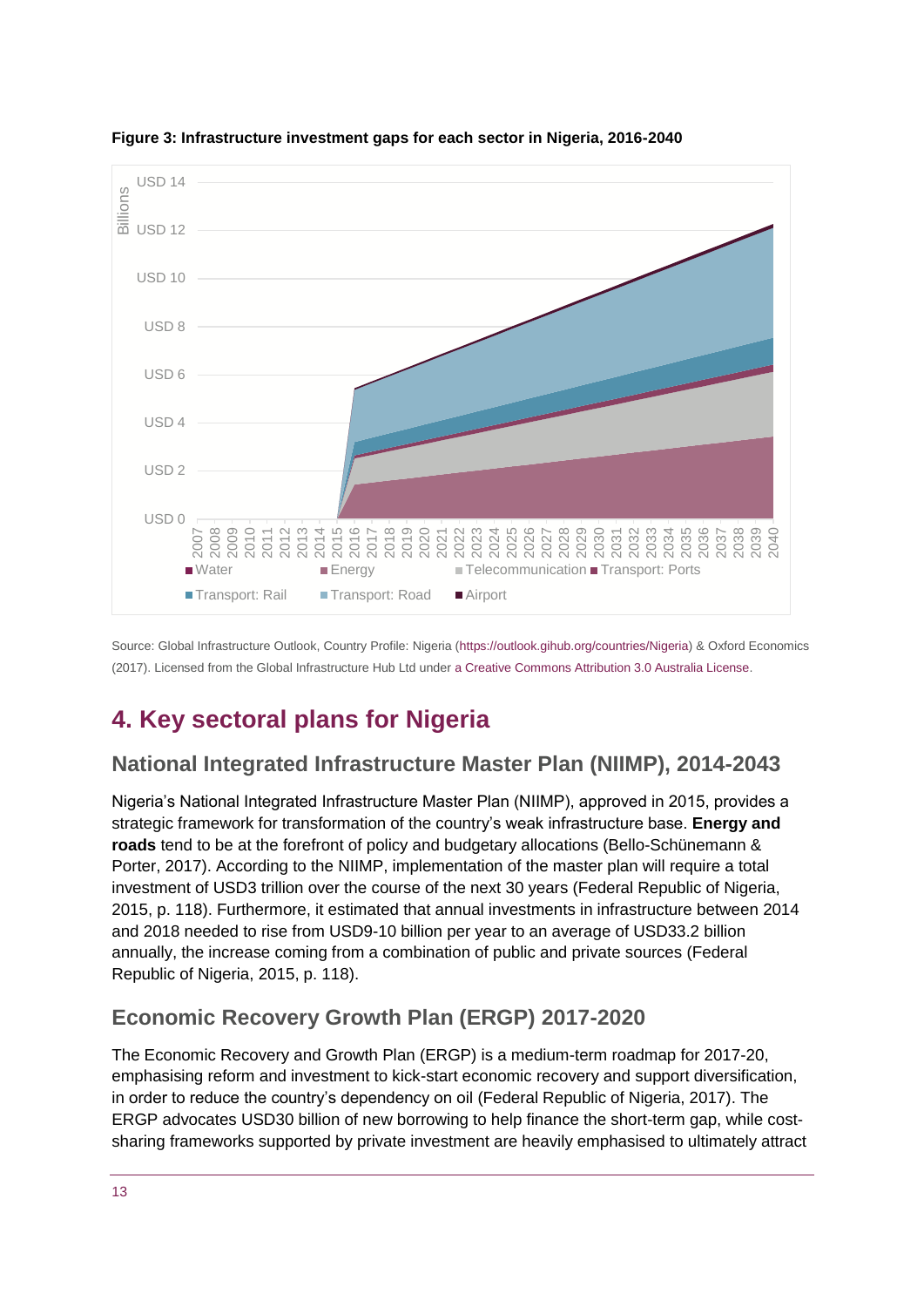the estimated USD3 trillion needed by 2030. Deloitte (2018, p. 10) argues: "To succeed in this target, fixed capital formation (government spending on infrastructure) must outperform analysts' forecasts and the government needs to ramp up its capacity to manage this massive undertaking." The current ERGP emphasises investment in infrastructure, especially in power, roads, rail, ports and ICT, however, it fails to acknowledge water and sanitation infrastructure (Bello-Schünemann and Porter, 2017, p. 24). This reflects how access to basic infrastructure in Nigeria (such as sanitation and water) is often overlooked "due to a short-sighted economic focus on energy and transportation infrastructure" (Bello-Schünemann and Porter, 2017, p. 24). Solomon and Fidelis (2018) assessed the level of performance in the implementation of the economic plan. They highlight one key weakness is that the ERGP has no legal framework backing its establishment and execution. Further challenges to its implementation are revenue and political risk (especially during electioneering).

#### **The Partnership for Expanded Water Supply, Sanitation and Hygiene (PEWASH)**

According to Bello-Schünemann and Porter (2017, p. 13), the Nigerian government published PEWASH<sup>10</sup> in 2016, which essentially buys into the SDG target of achieving universal access to clean water and improved sanitation by 2030. PEWASH is a 15 year programme, which has been broken down into three phases: phase-I (2016-18) being the preparatory phase; phase-II (2019-2025) being the expansion phase, and finally phase-III (2026-2030) is the acceleration phase. Through this strategy, Nigeria aims to eliminate open defecation by 2025, and achieve 100% access to rural water supply and improved sanitation by 2030. However, despite the fact that Nigeria's urban population is growing much faster than the rural population, the strategy targets rural areas only (Bello-Schünemann and Porter, 2017).

# <span id="page-13-0"></span>**5. International actors**

#### **Chinese Investment**

China has become an important source of infrastructure funding in Nigeria, particularly for large, capital-intensive projects that require long-term financing. Oxford Business Group provides the following examples of engagement. In May 2018 the Federal Ministry of Transportation announced it had awarded the China Civil Engineering Construction Corporation (CCECC) a USD6.68 billion contract for the Lagos-Kano Standard Gauge Railway, which will connect the two cities with an estimated 1000 km of new railway track. Under construction since 2006, the project has been heavily backed by Chinese investment. USD40 billion of Chinese investment in Nigeria was announced in January 2017, and it has been estimated by China that it has already invested USD45 billion in Nigeria to finance USD22 billion-worth of completed projects, with an additional USD23 billion of projects ongoing (Oxford Business Group, 2019).

-

<sup>10</sup> Se[e http://www.washpmp.com/files/report\\_file/1\\_583dc3bf-a67c-4793-8b0a-43a2601e0bea.pdf](http://www.washpmp.com/files/report_file/1_583dc3bf-a67c-4793-8b0a-43a2601e0bea.pdf) [accessed 07/11/2019]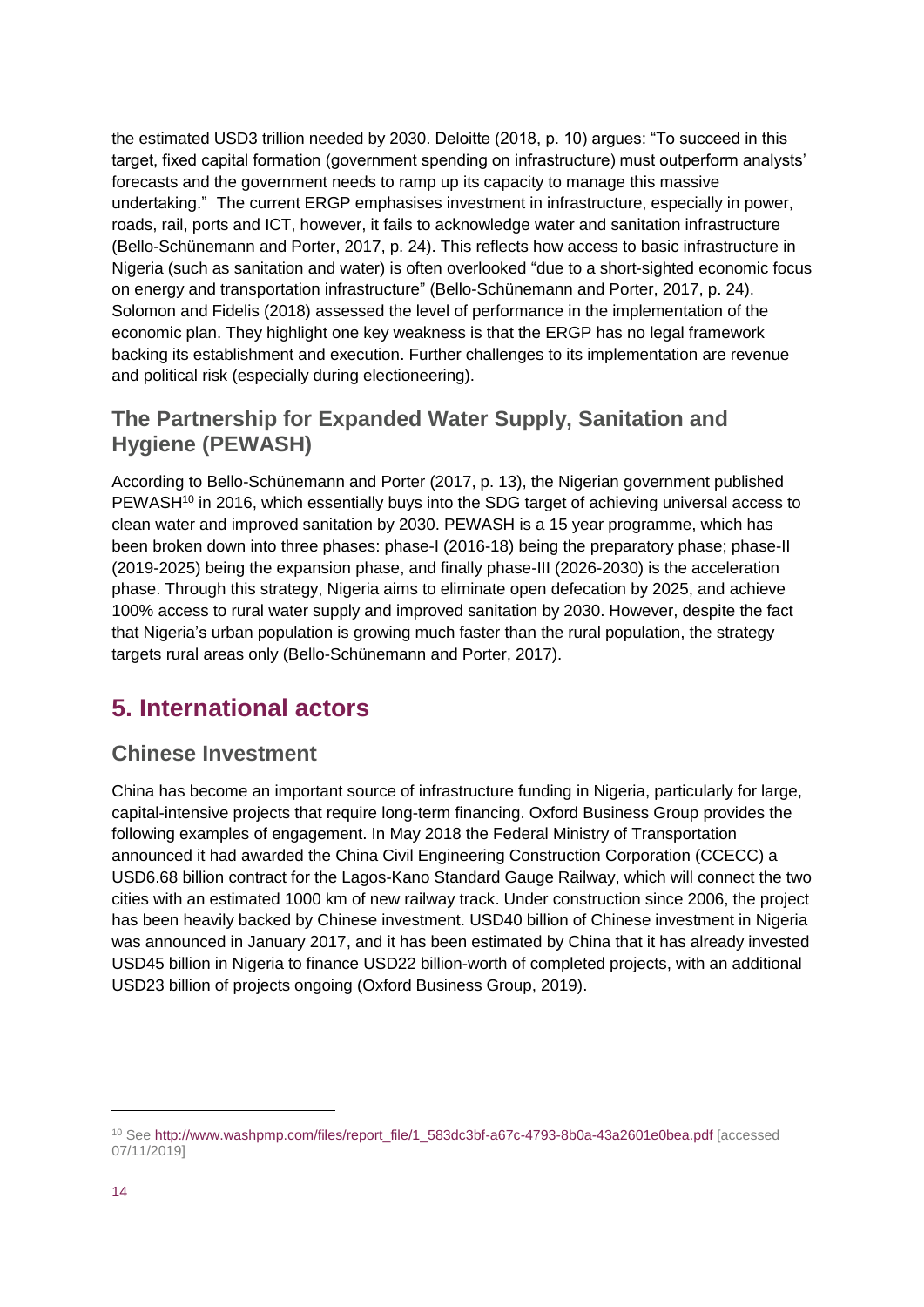# <span id="page-14-0"></span>**6. References**

Abubakar, I. R. (2016). Quality dimensions of public water services in Abuja, Nigeria. *Utilities Policy*, *38*, 43-51. <https://www.sciencedirect.com/science/article/abs/pii/S0957178715301399>

Asiyanbola, R. (2012). Gender and urban infrastructural poverty experience in Africa: A preliminary survey in Ibadan city, Nigeria. *International Journal of Development and Sustainability,* 1:3, pp. 1049-1061. <http://www.awdflibrary.org/handle/123456789/707>

Bello-Schünemann, J., & Porter, A. (2017). *Building The Future: Infrastructure In Nigeria Until 2040*. WEST AFRICA REPORT 21. Institute for Security Studies, Frederick S. Pardee Center for International Futures. [https://issafrica.org/research/west-africa-report/building-the-future](https://issafrica.org/research/west-africa-report/building-the-future-infrastructure-in-nigeria-until-2040)[infrastructure-in-nigeria-until-2040](https://issafrica.org/research/west-africa-report/building-the-future-infrastructure-in-nigeria-until-2040)

Deloitte (2018). *Invest in Nigeria: Recent reforms foster recovery, unlocking the potential for West Africa's economic powerhouse*. Deloitte. [https://www2.deloitte.com/content/dam/Deloitte/ng](https://www2.deloitte.com/content/dam/Deloitte/ng/Documents/strategy/ng_Invest%20in%20Nigeria_Country%20Report_July18%20.pdf) [/Documents/strategy/ng\\_Invest%20in%20Nigeria\\_Country%20Report\\_July18%20.pdf](https://www2.deloitte.com/content/dam/Deloitte/ng/Documents/strategy/ng_Invest%20in%20Nigeria_Country%20Report_July18%20.pdf)

Ebuh, G.U., Ezike, I.B., Shitile, T.S., Smith, E.S., & Haruna, T.M. (2019). The Infrastructure– Growth Nexus in Nigeria: A Reassessment. *Journal of Infrastructure Development*, pp.1-18. DOI: 10.1177/0974930619872096. <https://journals.sagepub.com/doi/abs/10.1177/0974930619872096>

FAO (2016). Nigeria. *AQUASTAT Website.* Food and Agriculture Organisation of the United Nations (FAO). http://www.fao.org/nr/water/aquastat/countries\_regions/NGA/

Federal Republic of Nigeria (2015). *National Integrated Infrastructure Master Plan*. National Planning Commission. The Presidency. [https://nesgroup.org/storage/app/public/policies/National-](https://nesgroup.org/storage/app/public/policies/National-Intergrated-Infractructure-Master-Plan-2015-2043_compressed_1562697068.pdf)[Intergrated-Infractructure-Master-Plan-2015-2043\\_compressed\\_1562697068.pdf](https://nesgroup.org/storage/app/public/policies/National-Intergrated-Infractructure-Master-Plan-2015-2043_compressed_1562697068.pdf)

Federal Republic of Nigeria. (2017), *Economic Recovery & Growth Plan*. Ministry of Budget and Planning, February 2017-2020. [https://www.budgetoffice.gov.ng/index.php/economic-recovery](https://www.budgetoffice.gov.ng/index.php/economic-recovery-growth-plan-2017-2020?task=document.viewdoc&id=3)[growth-plan-2017-2020?task=document.viewdoc&id=3](https://www.budgetoffice.gov.ng/index.php/economic-recovery-growth-plan-2017-2020?task=document.viewdoc&id=3)

Foster, V., & Pushak, N. (2011). *Nigeria's Infrastructure: A Continental Perspective*. Africa Infrastructure Country Diagnostic. Washington, DC: World Bank. <https://openknowledge.worldbank.org/handle/10986/27257>

IMF (2019). *Nigeria : 2019 Article IV Consultation-Press Release; Staff Report; and Statement by the Executive Director for Nigeria*. IMF Country Report No. 19/93. Washington, DC: International Monetary Fund. [https://www.imf.org/en/Publications/CR/Issues/2019/04/01/Nigeria-2019-Article-IV-](https://www.imf.org/en/Publications/CR/Issues/2019/04/01/Nigeria-2019-Article-IV-Consultation-Press-Release-Staff-Report-and-Statement-by-the-46726)[Consultation-Press-Release-Staff-Report-and-Statement-by-the-46726](https://www.imf.org/en/Publications/CR/Issues/2019/04/01/Nigeria-2019-Article-IV-Consultation-Press-Release-Staff-Report-and-Statement-by-the-46726)

Leke, A., Fiorini, R., Dobbs, R., Thompson, F., Suleiman, A., & Wright, D. (2014). *Nigeria's renewal: Delivering inclusive growth in Africa's largest economy*. McKinsey Global Institute. [https://www.mckinsey.com/~/media/McKinsey/Featured%20Insights/Middle%20East%20and%20Africa/](https://www.mckinsey.com/~/media/McKinsey/Featured%20Insights/Middle%20East%20and%20Africa/Nigerias%20renewal%20Delivering%20inclusive%20growth/MGI_Nigerias_renewal_Full_report.ashx) [Nigerias%20renewal%20Delivering%20inclusive%20growth/MGI\\_Nigerias\\_renewal\\_Full\\_report.ashx](https://www.mckinsey.com/~/media/McKinsey/Featured%20Insights/Middle%20East%20and%20Africa/Nigerias%20renewal%20Delivering%20inclusive%20growth/MGI_Nigerias_renewal_Full_report.ashx)